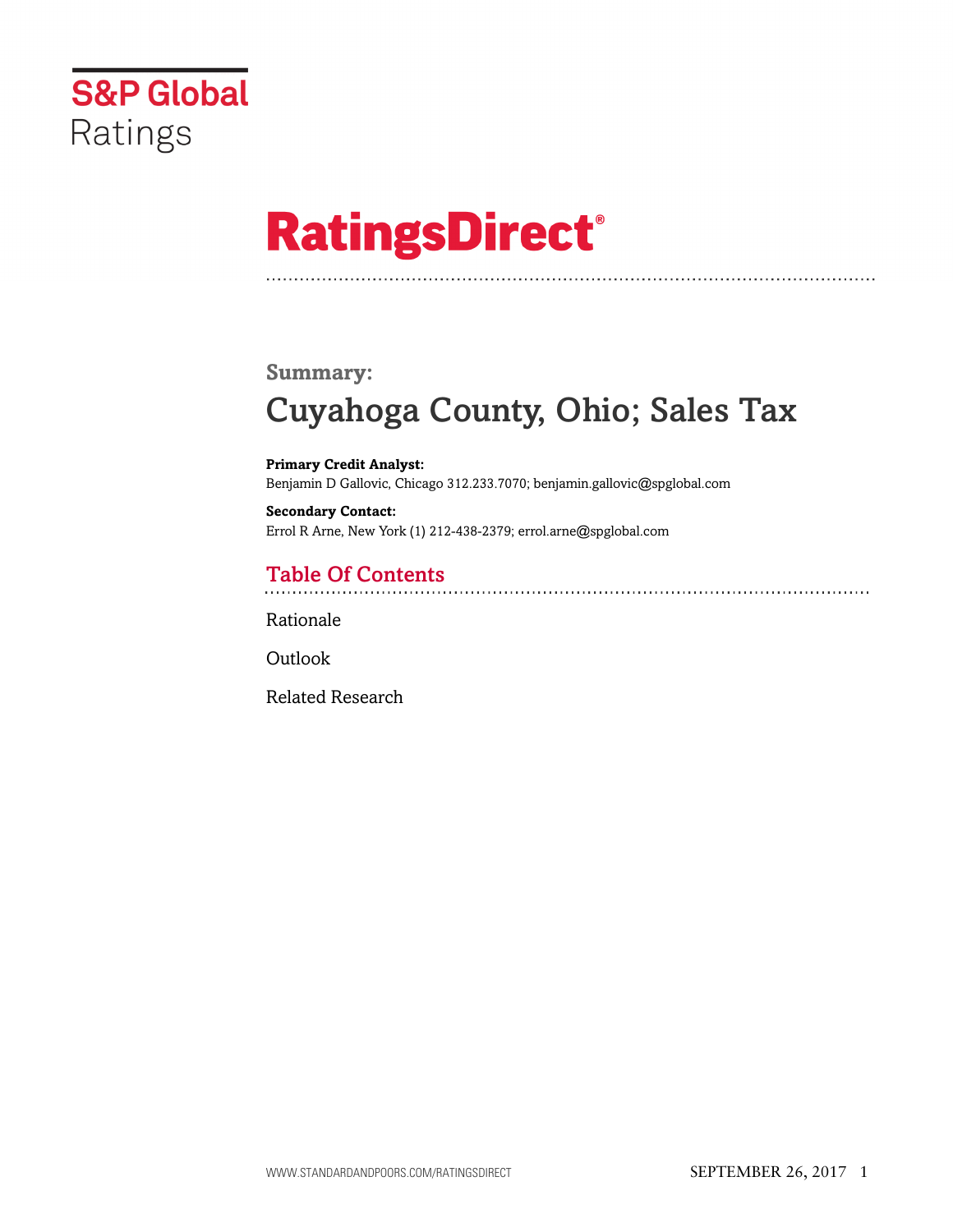### **Summary:** Cuyahoga County, Ohio; Sales Tax

| <b>Credit Profile</b>                                                                                     |            |     |  |
|-----------------------------------------------------------------------------------------------------------|------------|-----|--|
| US\$70.53 mil sales tax rev bnds (federally taxable) (Quicken Loans Arena Proj) ser 2017C due 01/01/2035  |            |     |  |
| Long Term Rating                                                                                          | AAA/Stable | New |  |
| US\$35.265 mil sales tax rev bnds (federally taxable) (Quicken Loans Arena Proj) ser 2017B due 01/01/2035 |            |     |  |
| Long Term Rating                                                                                          | AAA/Stable | New |  |
| US\$35.0 mil sales tax rev bnds (tax-exempt) (Quicken Loans Arena Proj) ser 2017A due 01/01/2035          |            |     |  |
| Long Term Rating                                                                                          | AAA/Stable | New |  |

### <span id="page-1-0"></span>Rationale

S&P Global Ratings assigned its 'AAA' long-term rating to Cuyahoga County, Ohio's series 2017A, 2017B, and 2017C sales tax revenue bonds (Quicken Loans Arena Project). At the same time, we affirmed our 'AAA' long-term rating on the county's series 2014 and 2015 sales tax revenue bonds. The outlook is stable.

Securing the 2017 bonds are proceeds from a 1.25% tax on all retail sales in the county and on the storage, use, or consumption in the county of tangible personal property, including automobiles. The 2017 bonds are on parity with the county's series 2014, 2015, and 2016 sales tax bonds. There are no subordinate liens. Proceeds of the 2017 bonds will be used to fund renovations at Quicken Loans Arena, home of the Cavaliers, Monsters (minor league hockey), and Gladiators (arena football). The renovation will expand the public areas of the arena, adding a larger concourse as well as more space for related entertainment.

While the bonds are legally secured only by the county's sales tax, officials plan to use other sources of revenue to repay the majority of debt service on the bonds. Our rating reflects only the pledge of the county's 1.25% sales tax.

The 2017A bonds are expected to be repaid from a portion of the county's sales tax and from a countywide 1.5% hotel occupancy tax. In 2007, the county approved a 20-year 0.25% increase to its sales tax with the intention to finance a new convention center. Officials plan to use excess revenue from this portion of the sales tax to support debt service on the 2017A bonds. The 1.5% hotel tax is collected by the county and shared with the local Convention and Visitor's Bureau (Destination Cleveland).

The 2017B bonds are expected to be repaid largely from incremental revenue and admissions taxes from the Arena that the City of Cleveland will collect. The county and the city have agreed to extend a 1992 cooperative agreement that directs a portion of the admissions tax to cover debt service on the bonds. Reserve funds will also be created to capture excess cash flow from the series A and B bonds. Lastly, through an amendment of the lease between the Cavaliers and the Gateway Economic Development Corp. (a nonprofit that serves as the arena's lessor), the Cavaliers will agree to make contingent rental payments to cover debt service to the extent that the admissions tax and reserve funds are insufficient.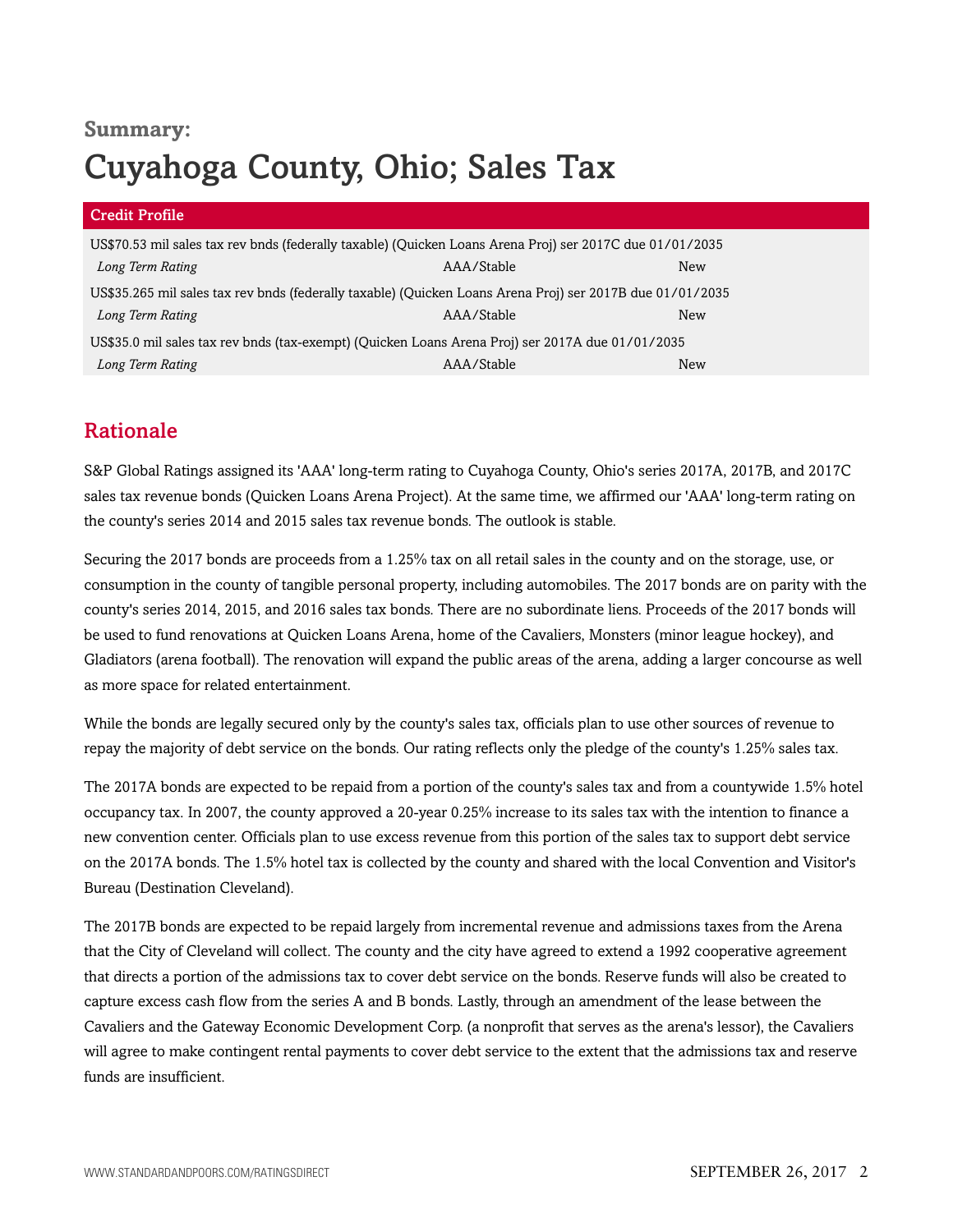The 2017C bonds are expected to be repaid completely by rental payments from the Cavaliers. The Cavaliers have agreed to extend their lease of the arena through 2035, which is the final maturity of the 2017 bonds.

The county is also pledging tax increment revenue to its series 2015 sales tax revenue bonds, but we rate the bonds based on the pledge of sales tax revenue, which we view as the stronger pledge.

The county has also covenanted that it will fulfill any debt service shortfall on its series 2014 sales tax bonds with any legally available funds no less than two business days prior to the debt service. However, we rate the bonds based on the pledge of sales tax revenue, which we view as the stronger pledge. For more information on the county's general creditworthiness, please see our report published May 15, 2017 on RatingsDirect.

The county's sales tax bonds are eligible to be rated above the sovereign because we believe the county can maintain better credit characteristics than the U.S. in a stress scenario. Under our criteria "Ratings Above The Sovereign: Corporate And Government Ratings--Methodology And Assumptions," published Nov. 19, 2013, the county has predominantly locally derived revenue sources, independent taxing authority, and independent treasury management from the federal government.

The 'AAA' rating reflects our view of the county's:

- Stable sales tax revenue stream since 2009;
- Very strong maximum annual debt service (MADS) coverage of 10.5x, which could drop in 2017 and 2018 given the statewide exemption of Medicaid managed care organizations from the sales tax but which should remain very strong;
- Good legal provisions, including the direct transfer of pledged revenue from the state tax commissioner to the bond trustee and a 3x MADS historical additional bonds test (ABT);
- Deep and diverse regional economy; and
- Remote possibility that it will issue bonds to the extent allowed under its ABT, owing to its reliance on sales tax revenue for general fund operations.

The bonds' lien on the 1.25% sales tax is on parity with the county's other sales-tax-secured bonds. One percent of the county sales tax is continuous, while the remaining 0.25% is in effect until 2027. Neither is subject to repeal. All sales tax revenue is pledged to the bonds and the debt service coverage remains very strong, in our opinion, assuming the revenue generated from the 0.25% sales tax rate is not renewed after calendar 2027.

Pursuant to resolutions and the trust agreement, the state tax commissioner deposits sales tax revenue monthly into the trustee-held sales tax revenue fund. We consider this is a strength, as it isolates the sales tax revenue to ensure timely bondholder payments. The trustee will deposit 25% of the amount that will be sufficient to pay interest on the bonds due in the next interest payment date and 10% of the amount sufficient to pay principal due on the next principal date. As a result, sufficient money will be on hand in the sales tax bond fund two months prior to debt service due dates for payment on the bonds. To the extent that the aforementioned intended repayment sources for the 2017 bonds are sufficient for debt service, then the excess sales tax revenue will be remitted to the county. If the intended repayment sources are not deposited with the trustee in a timely manner, then the county will be reimbursed with the project revenue at a later date. The series 2017 bonds will not have a debt service reserve.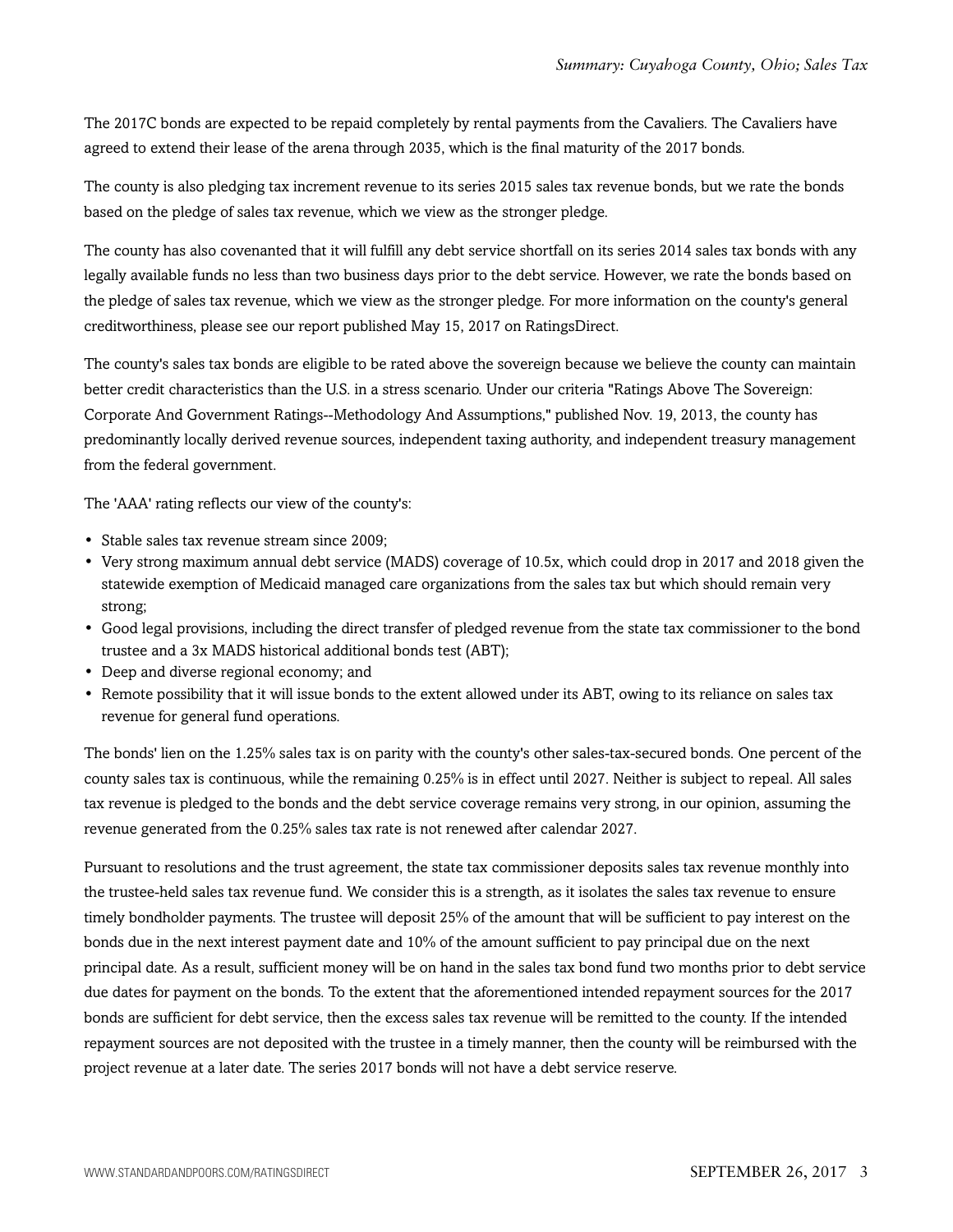The bonds are covered by an ABT on the county's other parity sales tax debt, which is defined as one-half of the aggregate continuing county sales tax receipts (1%) during the prior 24 consecutive months prior to the sale of additional bonds, which is greater than 300% of the debt service charges on all bonds payable during any bond year. Based on calendar years 2015 and 2016, the continuing sales tax amount calculated for the past 24 months is \$219.2 million and the coverage for all series of bonds is more than 8x in any debt service payment year.

Sales tax revenue for the county since calendar 2009 has grown by an annual average of 5.1%. Management reported 6.4% sales tax growth for 2016, which likely benefited in part from the Republican National Convention as well as the Cleveland Cavaliers and Indians' championship runs. The county's sales tax revenue grew to \$272.2 million for fiscal 2016, eclipsing prerecession levels prior to 2009, when sales tax revenues fell 10% to \$193.3 million. While county sales taxes were somewhat volatile during the recession, we believe that sales tax coverage ratios are sufficiently strong to withstand potential future volatility.

Using 1.25% sales tax revenue of \$272.2 million in 2016, MADS of \$25.9 million (including all sales tax bonds) occurring in 2033 resulted in coverage of 10.5x. Annual debt service gradually ramps up through 2026, is relatively level through 2034, and then drops off until final maturity in 2038. Assuming just the 1% sales tax revenue (\$233 million) is used after 2027, MADS coverage drops to 9.04x, which we still consider very strong. These coverage levels are on par with the medians for other 'AAA' rated sales tax bonds (see "Special Tax Bonds: U.S. Recovery Underpins the Sector's Stability," published Sept. 14, 2015).

As a result of a federal mandate, starting June 30, 2017, the State of Ohio as well as counties and transit authorities across the state will no longer be able to apply sales and use taxes to services provided by Medicaid managed care organizations. Officials report that the county collects \$27.4 million, or about 10% of its total collections, from these services. Excluding this amount from 2016 collections, we estimate that coverage would fall to 9.5x for the full 1.25% tax and 8.0x for the 1.0% tax. We still consider this coverage very strong.

The county will no longer collect Medicaid sales tax starting in October 2017, so estimates for the county's total sales tax collections in 2017 show a 2.2% drop. Current projections for 2018 reflect a 3.8% drop in total sales tax collections, reflecting the full impact of the loss in Medicaid sales taxes. This projection assumes that growth in other sales will somewhat offset the loss of the Medicaid tax revenue. We believe this assumption is reasonable given the county's recent growth and because our local government credit conditions forecasts retail sales to grow at an annual average of 2.3% in the East North Central region over the next three years. (See "For U.S. State and Local Governments, the Resilient but Shallow Expansion Complicates Budget Management," published July 24, 2017.)

Officials report a potential issuance of \$20 million of new sales tax bonds over the next few years, but we believe coverage ratios will remain very strong and well in excess of the ABT. In our view, the county's reliance on sales tax revenue to fund general operations also reduces the risk that it would issue bonds to the extent allowed under its ABT. In fiscal 2016, sales tax revenue accounted for about 60% of total general fund revenue.

Cuyahoga County serves an estimated 2016 population of 1.3 million in northeastern Ohio, on Lake Erie and anchored by Cleveland, which we consider a broad and diverse economy. The city is a regional financial, health care, and services center that provides a wide variety of jobs to county residents. The county's average weighted population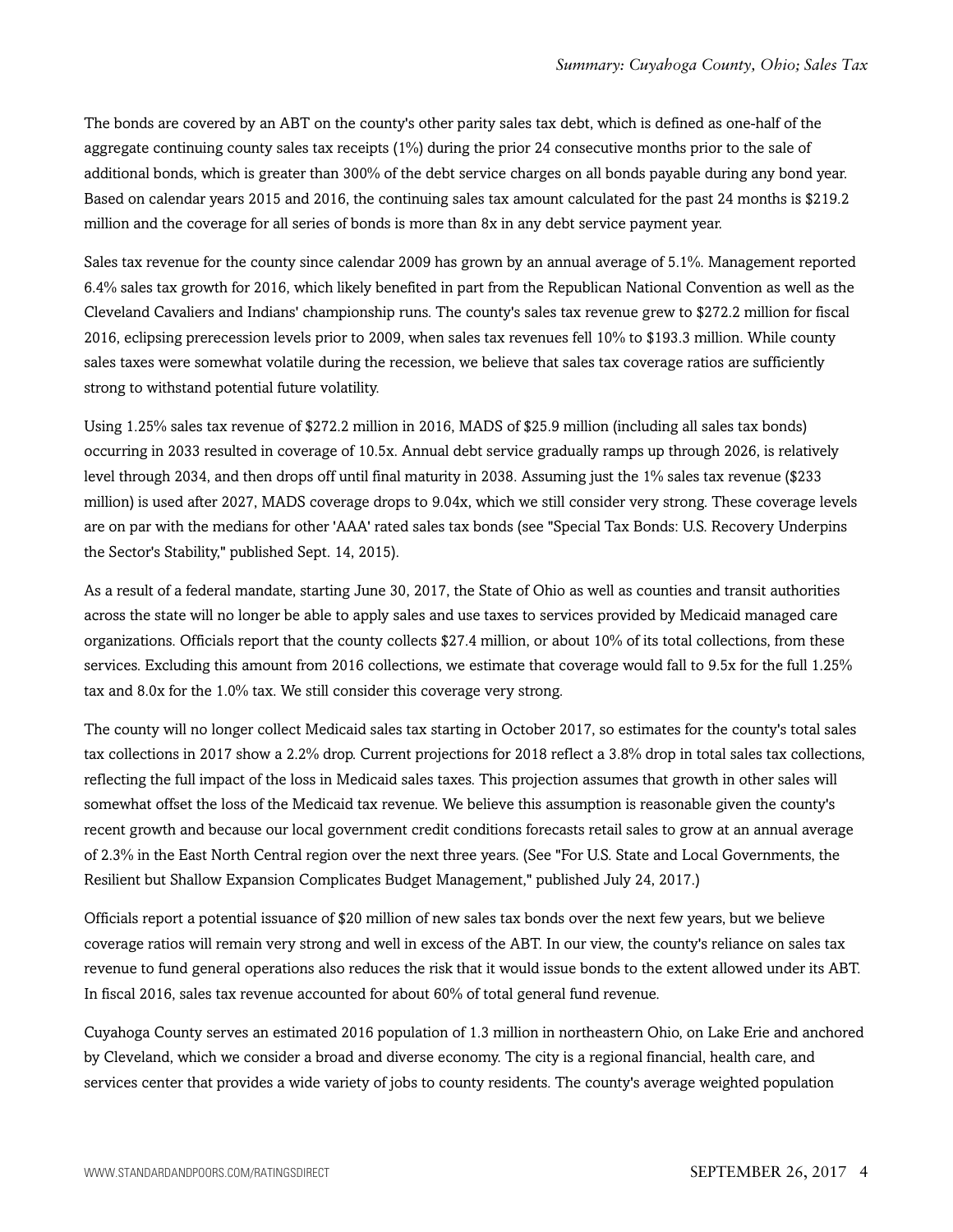decline is 5.2% based on the past 10 years and projected 10-year change, with the largest decline in Cleveland. In our view, the stability of Northeast Ohio's regional population at over 4.3 million somewhat mitigates historical and potential population loss at the county level.

The county's 2016 median household and per capita effective buying income were 88% and 102%, respectively, of the national level. County per capita retail sales were 82% of the U.S. level in 2016. Leading sales taxpayer information is not available, but given the size of the county we do not view concentration as an issue. The average unemployment rate for the county was 5.4% in 2016, which was a slight increase from the 5.2% average in 2015. Cuyahoga County has codified economic development as a priority and has supported various projects to add and retain jobs and support housing in Cleveland and throughout the county in recent years. Various large hotel, retail, and residential projects have been completed and more projects are underway. Officials report over \$13 billion in economic development activity throughout the county. Cuyahoga County's economy has exhibited relatively strong recovery since the recession, in our view, and continued economic development should further strengthen its tax base.

### <span id="page-4-0"></span>**Outlook**

The stable outlook reflects our expectation that the county will not issue bonds to the extent allowed under its ABT because of its reliance on sales tax revenue for operations as well as our belief that sales tax revenue will continue to generate very strong debt service coverage. As such, we do not expect to change the rating during the two-year outlook period. The rating further reflects our view of the broad and diverse economic base.

#### Downside scenario

We could lower the rating if sales tax revenue declines and coverage falls to a level we believe is not commensurate with that of similarly rated peers or if the county weakens its ABT requirement. We could also lower the rating if coverage were to drop significantly following the issuance of additional debt.

### <span id="page-4-1"></span>Related Research

- U.S. State And Local Government Credit Conditions Forecast, July 24, 2017
- Special Tax Bonds: U.S. Recovery Underpins The Sector's Stability, Sept. 14, 2015

| <b>Ratings Detail (As Of September 26, 2017)</b>                            |            |          |  |
|-----------------------------------------------------------------------------|------------|----------|--|
| Cuyahoga Cnty sales tax rev bnds (pub square proj) ser 2015A due 12/01/2033 |            |          |  |
| Long Term Rating                                                            | AAA/Stable | Affirmed |  |
| Cuyahoga Cnty SALESTAX                                                      |            |          |  |
| Long Term Rating                                                            | AAA/Stable | Affirmed |  |
|                                                                             |            |          |  |

Certain terms used in this report, particularly certain adjectives used to express our view on rating relevant factors, have specific meanings ascribed to them in our criteria, and should therefore be read in conjunction with such criteria. Please see Ratings Criteria at www.standardandpoors.com for further information. Complete ratings information is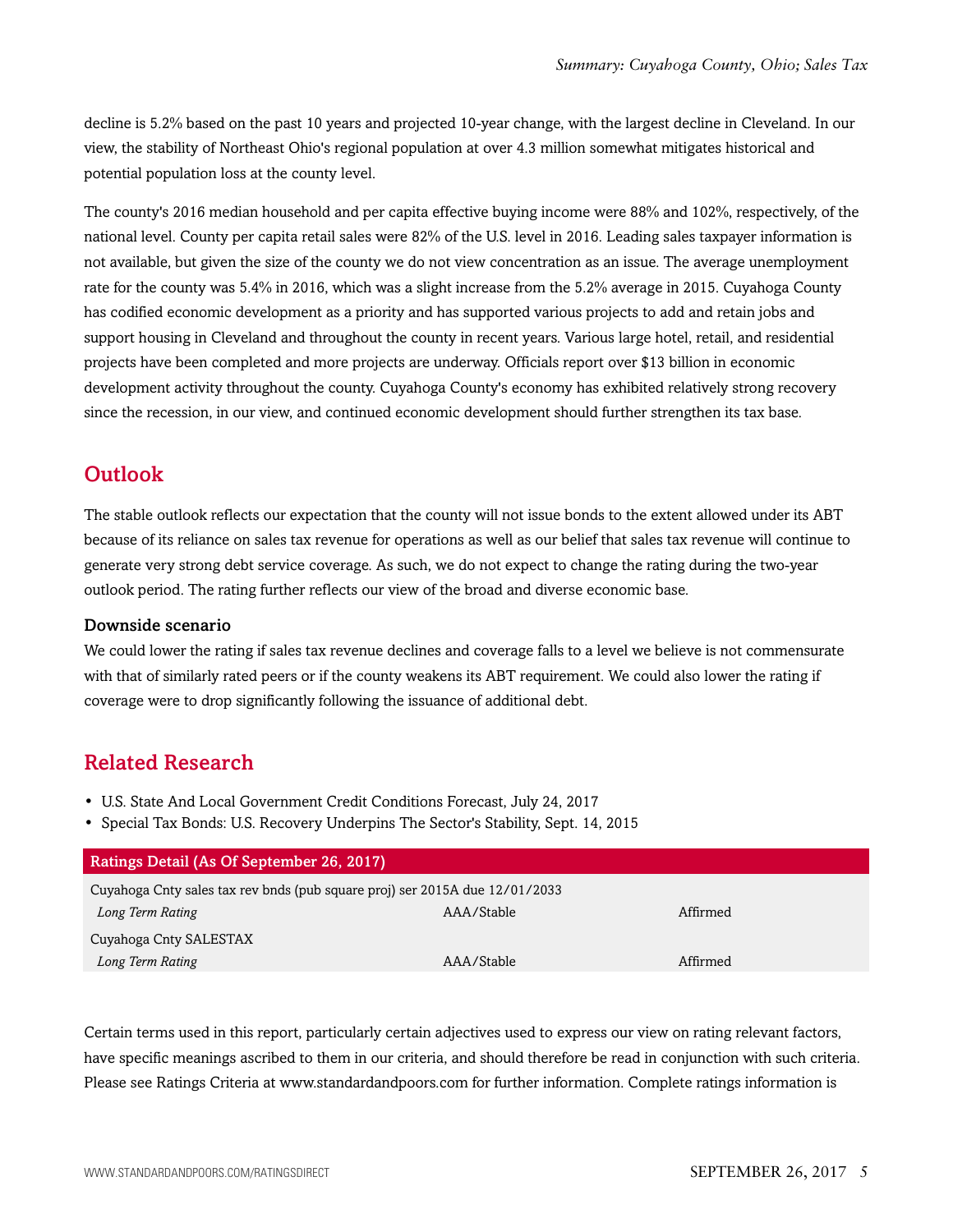available to subscribers of RatingsDirect at www.globalcreditportal.com. All ratings affected by this rating action can be found on the S&P Global Ratings' public website at www.standardandpoors.com. Use the Ratings search box located in the left column.